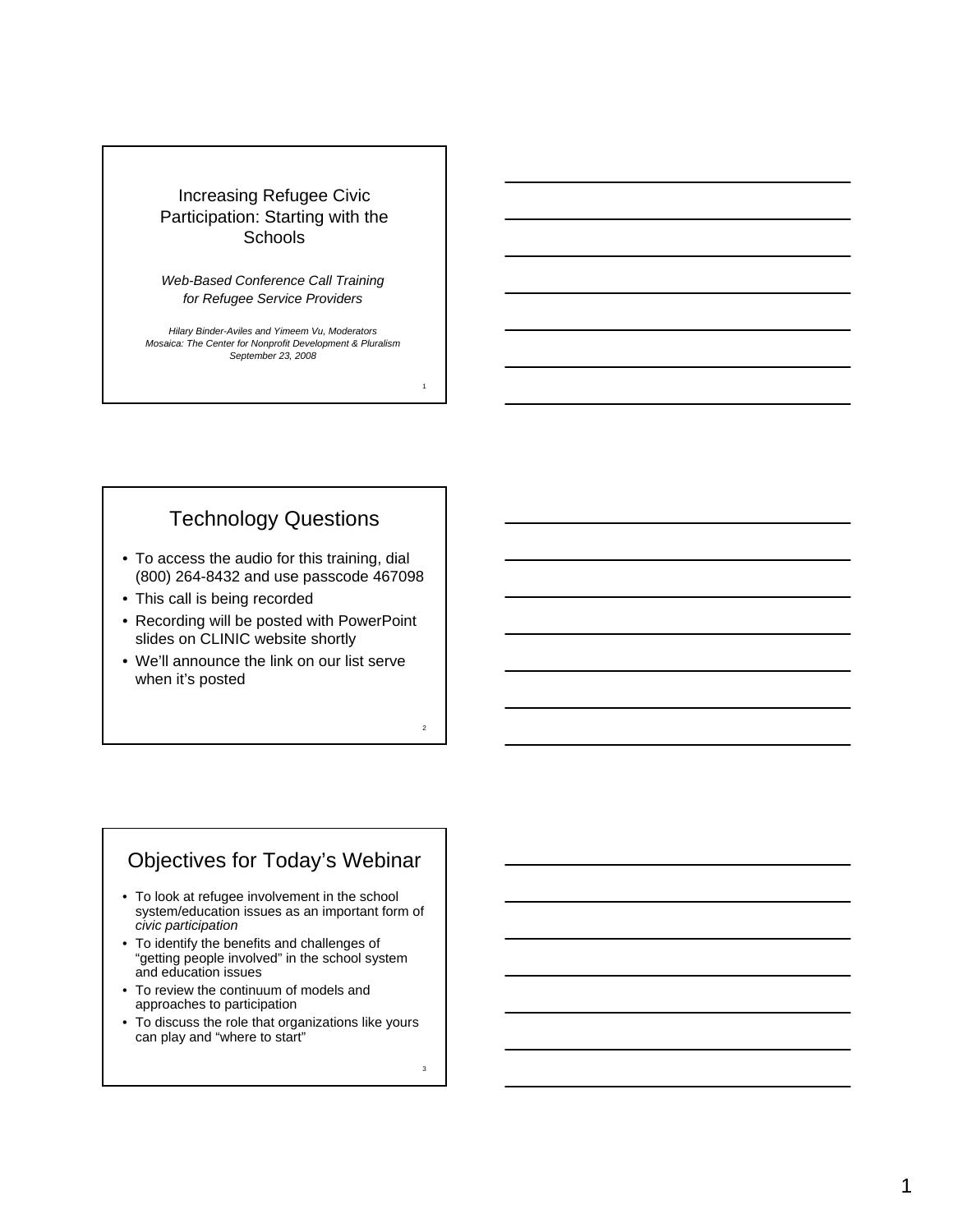## What is Civic Participation?

*"Civic participation is the process that draws newcomers into collective problem solving to improve conditions in matters affecting their lives."*

From *Pursuing Democracy's Promise: Newcomer Civic Participation in America*, Grantmakers

## Examples of Civic Participation

- Volunteering with a community-based organization, church, temple, or mosque
- Concerned with Immigrants and Refugees, 2004<br>
Internal of Civic Participation<br>
Volunteering with a community-based<br>
organization, church, temple, or mosque<br>
Organizing or participating in meighborhood<br>
Organizing or partic • Organizing or participating in neighborhood meetings, clean ups, or cultural festivals • Organizing or participating in meetings or
- forums to discuss community issues
- Attending city council meetings or giving testimony at public hearings
- Taking part in rallies, marches, or vigils
- Helping with voter registration and voter education – and voting!

#### Why is it Important to Promote Refugee Civic Participation?

- Participation in the civic life of the community is an important part of integration
- Participation builds skills, confidence, and leadership within the community
- Participation can build bridges between different racial and ethnic communities
- Through participation, the voices of refugee community members can be heard and part of decision-making about the issues that affect their lives

6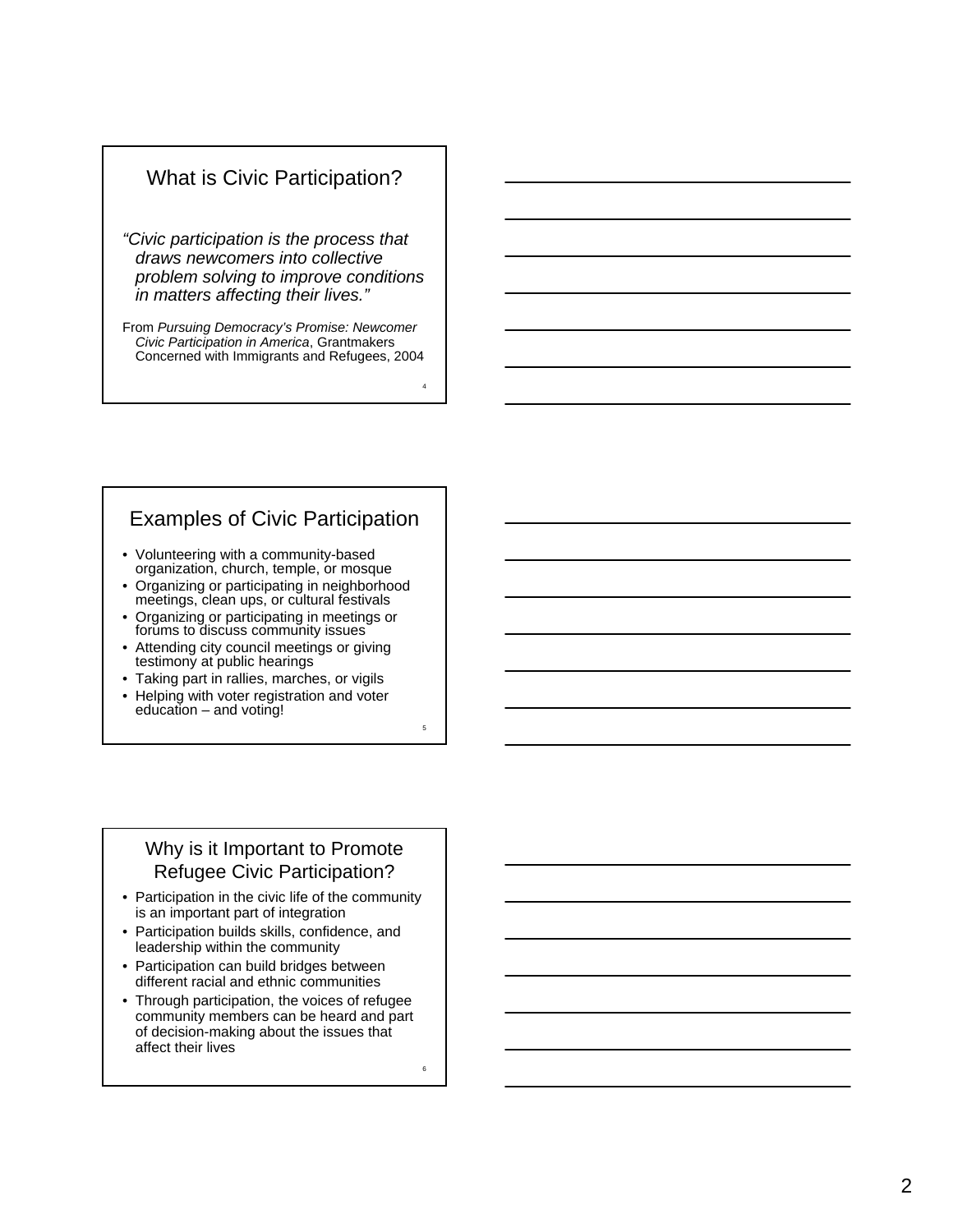## What are Some Barriers to Civic Participation for Refugees?

- Fear of involvement
- Reluctance to speak out
- Limited knowledge of how "the system" works
- Lack of time
- Limited-English proficiency

## What Can Organizations Do to Encourage and Support Refugee Civic Participation?

- Providing education about civic rights
- Leadership development
- Community organizing
- Involving refugees in advocacy
- Voter registration and education

## A Place to Start: The School System/Education Issues

How can organizations that serve, advocate for, and represent refugee communities support refugees – parents, students, and other concerned community members – in getting involved with the schools system and education issues?

7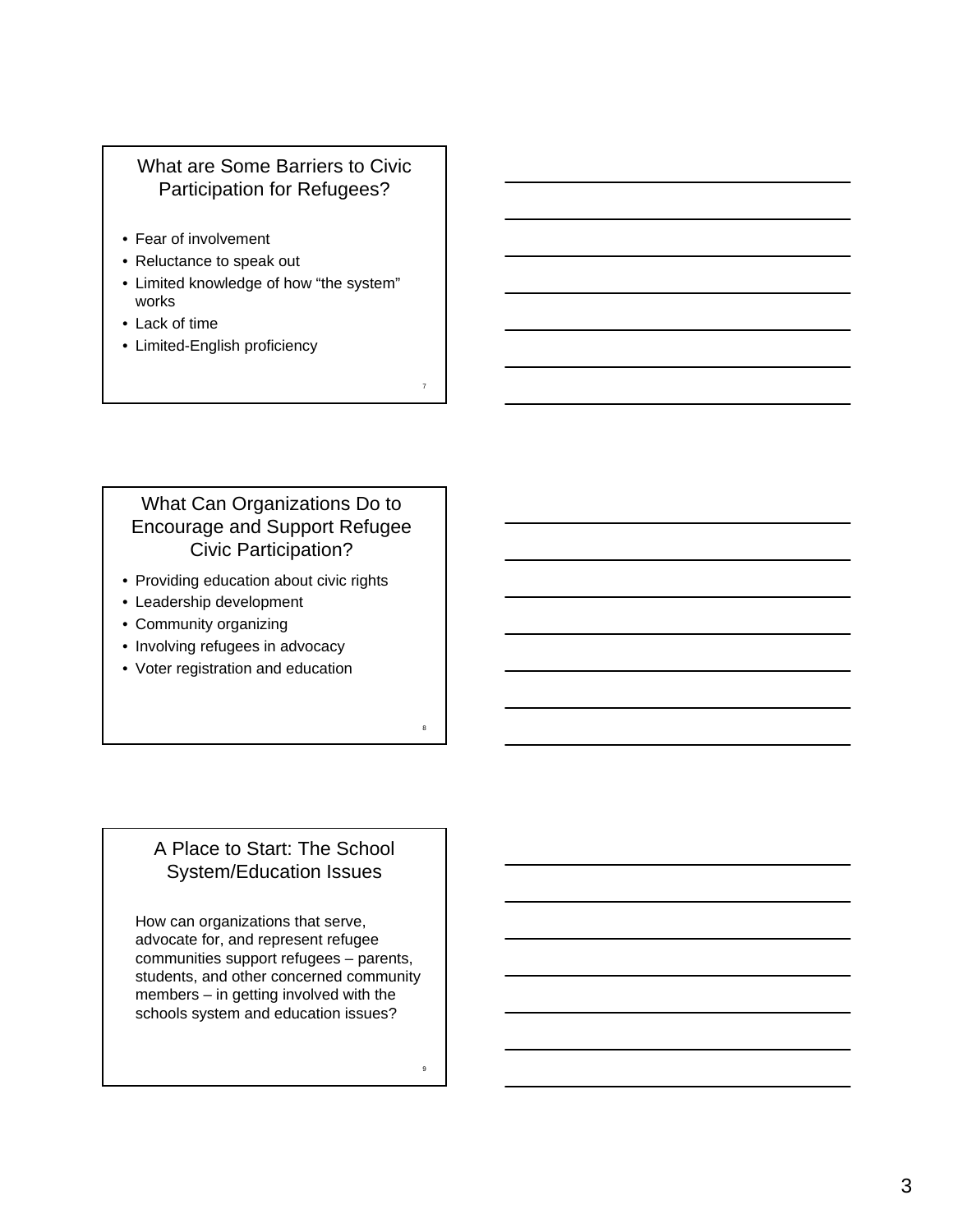#### The Benefits of "Starting with the Schools"

- You most likely already deal with the schools in your role serving and advocating for refugees
- Education is an important issue for refugee communities and one that people care about
- Public schools are open to and have some structures for participation already
- Involvement builds the confidence and skills of community members
- Participation makes a difference on educational outcomes and ensures that voices of refugee communities are "at the table" when decisions are made and resources are allocated

10

#### The Challenges of "Starting with the Schools"

- Experiences from home countries that discourage participation
- Lack of understanding of the U.S. school system
- Not "feeling welcomed" by the schools
- Language barriers
- Time constraints

11

#### What You Can Do: A Continuum of Approaches to Participation

- Offer workshops that educate parents about "how the system works"
- Educate schools about refugee communities
- Assist and support parents getting involved in helping their children with homework, attending school meetings, and volunteering at the school
- Sponsor community meetings on education issues
- Use social events to bring parents and schools together
- Develop parent leadership to do advocacy
- Participate in or help to build local coalitions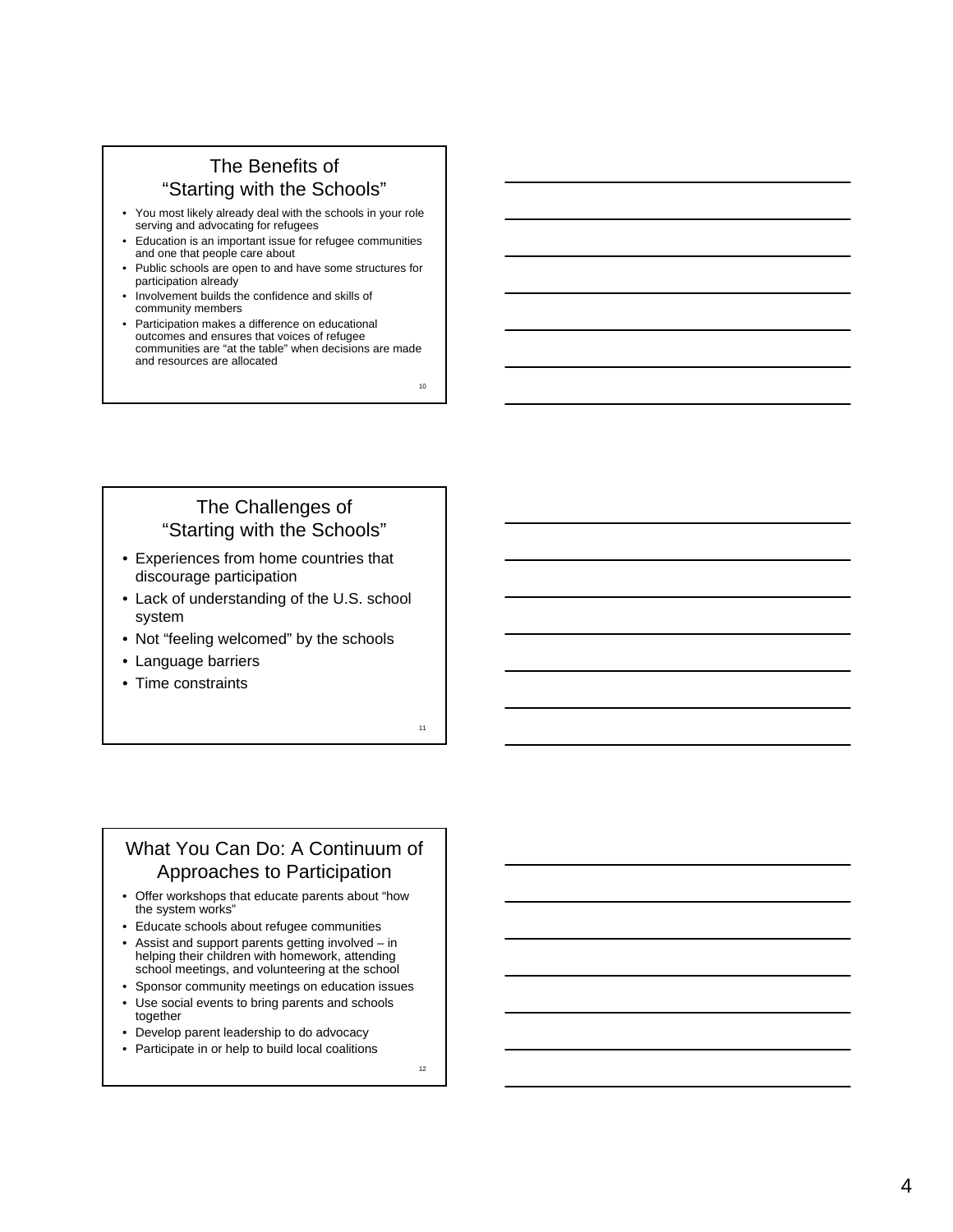#### Examples of Refugee Civic Participation in Schools/Education

- African Women's Coalition
	- Evelyne Ello-Hart, AWC Coordinator
	- http://www.awc-portland.org/
- Hmong National Development – Nou Vang, Executive Director – http://www.hndinc.org/
- Southeast Asia Resource Action Center – Soumary Vongrassamy, Education Advocate
	- http://www.searac.org/

## Where Can You Start?

First, do you homework:

- Talk to refugee parents and students about their needs, concerns, hopes and fears – use focus groups or community meetings
- Learn how "the system" works in your community, meet with school officials
- Learn about and meet with other organizations in your community working on these issues

# Where Can You Start? Contd.

#### Next:

- 1. Have a series of planning meetings within your organization:
	- What are your goals for civic participation? Improving education for refugee students?
	- How can you build on what you already do to develop a more structured program?
	- Where do you want to focus?
- 2. Decide how to move forward and make a plan

13